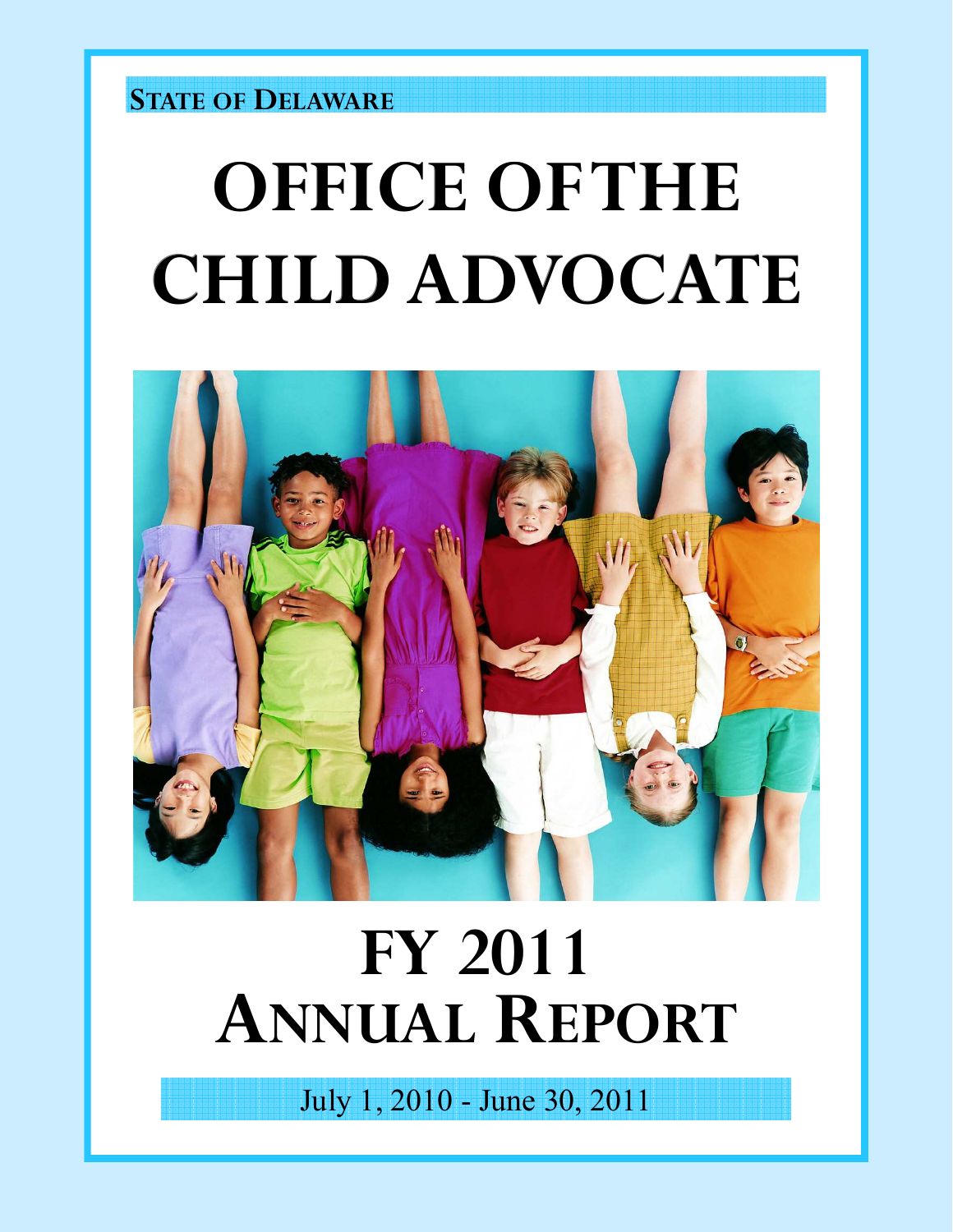

The Honorable Jack Markell Governor

Tania M. Culley, Esquire Child Advocate

*Safeguarding the welfare of Delaware's children through educational advocacy, system reform, public awareness, training, and legal representation of children as set forth in 29 Del. C., Ch. 90A* 

#### **Office of the Child Advocate**

900 King Street, Suite 210 Wilmington, Delaware 19801 (302)255-1730 (302)577-6831 (fax)

#### ♦

6 West Market Street, Suite 1 Georgetown, Delaware 19947 (302)856-5720 (302)856-5722 (fax)

http://courts.delaware.gov/childadvocate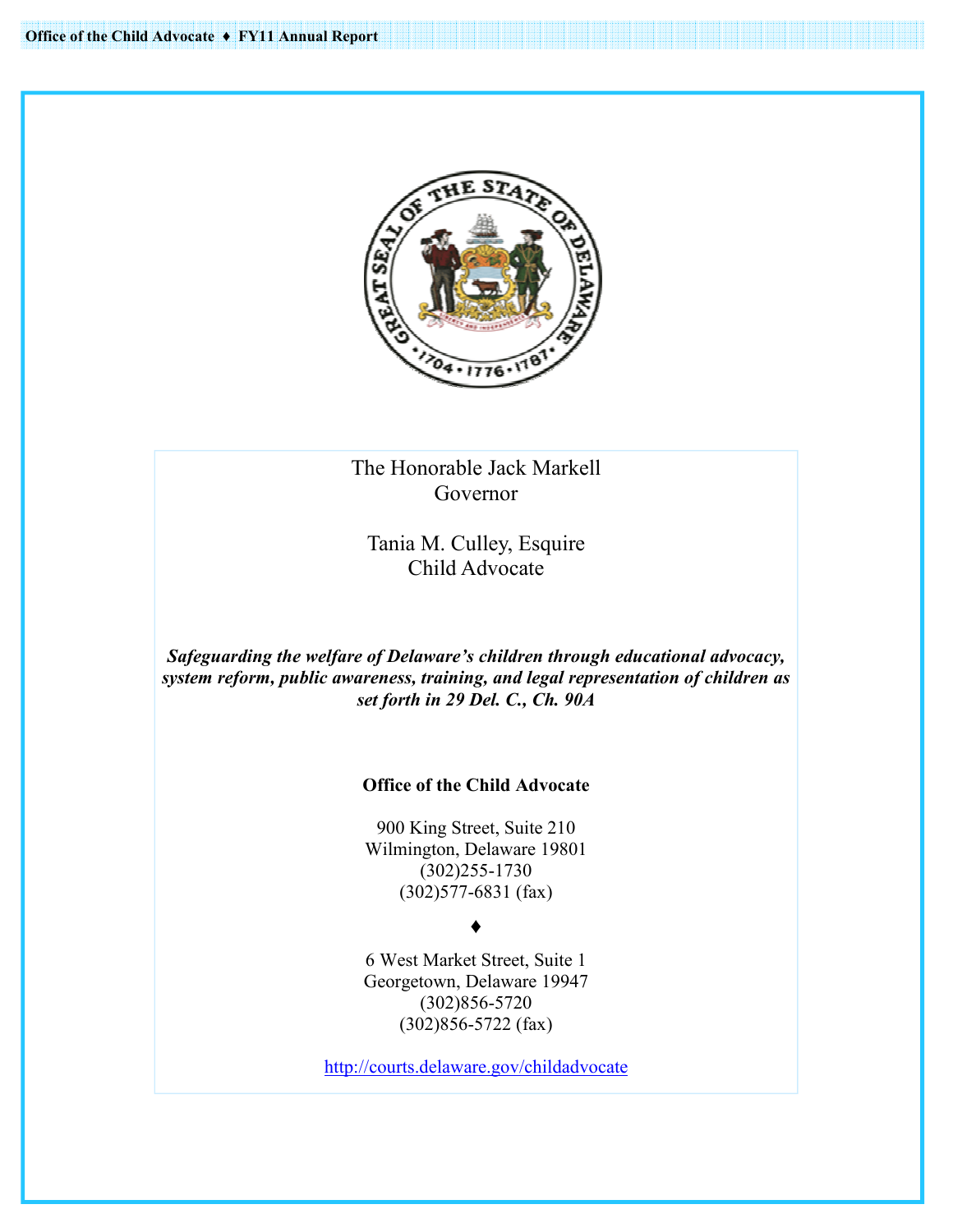### **EXECUTIVE SUMMARY**

The Office of the Child Advocate (OCA) was created in 1999 in response to numerous child deaths in Delaware resulting from child abuse. These cases pointed to deficiencies in the child protection system that could only be remedied through the collaborative efforts of Delaware's many child welfare agencies. The General Assembly determined that an office to oversee these efforts, staff the Child Protection Accountability Commission (CPAC), and provide legal representation on behalf of Delaware's dependent, neglected, and abused children was necessary. Pursuant to 29 Del. C. § 9005A, OCA is mandated to coordinate a program of legal representation for children, to periodically review all relevant child welfare policies and procedures with a view toward improving the lives of children, to recommend changes in procedures for investigating and overseeing the welfare of children, and to develop and provide training to child welfare system professionals.

OCA accomplishes its charge to represent children through four Deputy Child Advocates (DCAs), a substantial and dedicated pool of volunteer attorneys, and strong partnerships with the child-serving agencies in Delaware. During Fiscal Year 2011, OCA received 701 referrals and made 322 attorney appointments, completed 91 case reviews to ensure the child welfare system was adequately protecting the children involved, and provided legal representation for a total of 797 abused and/or neglected children.

On June 30, 2011, 828 children were in the legal custody of Delaware's Department of Services for Children, Youth & Their Families (DSCYF). OCA was representing 485 (59%) of those children, the Court Appointed Special Advocate (CASA) program was representing 322 (39%), and the remaining 21 children (3%) were unrepresented on the last day of the fiscal year, although all but 5 had representation by the time of their Adjudicatory Hearing. The 5 children without representation within 40 days were in Kent or Sussex Counties, where child representation resources continue to be challenged.

Three hundred eighty-one volunteer attorneys represented children through OCA during the fiscal year, with 52 new attorneys trained in 6 training sessions throughout the state. By the end of FY11, OCA was proudly partnering with 177 volunteer attorneys with at least 5 years experience representing children through OCA, and 15 volunteers with at least 10 years experience.

In addition to coordinating the legal representation of children, OCA staff participated in many initiatives to improve policies, procedures, practices and laws on behalf of children, primarily in the role of staff to CPAC. OCA took over the responsibility of coordinating activities funded by the federal Children's Justice Act (CJA) grant, including supervising a contracted CJA Training Coordinator. OCA staff worked diligently to deliver training on mandatory reporting of child abuse, especially to the over 6,000 medical professionals required to receive such training by the March 2011 deadline. OCA staff also continued to support efforts at improving the delivery of independent living, mental health, and educational services to children in foster care, statewide efforts to review child deaths and near deaths, and advocacy efforts on behalf of juveniles convicted of sexual offenses.

OCA staff members met with DFS staff to address issues related to child protection policy and practice in Delaware, and to expand OCA's knowledge of Independent Living services for youth and behavioral interventions for young children and children who have experienced trauma. OCA also partnered with other legal advocacy organizations to improve the availability of legal resources to vulnerable populations by training attorneys to represent, on a *pro bono* basis, vulnerable children and families in a variety of areas, including special education, immigration, and juvenile expungements.

OCA is extremely grateful to all of the individuals and organizations that support the children served by OCA. The assistance and partnership of these entities is critical as OCA strives to fulfill its mission to safeguard the welfare of Delaware's children through educational advocacy, system reform, public awareness, training, and legal representation of children.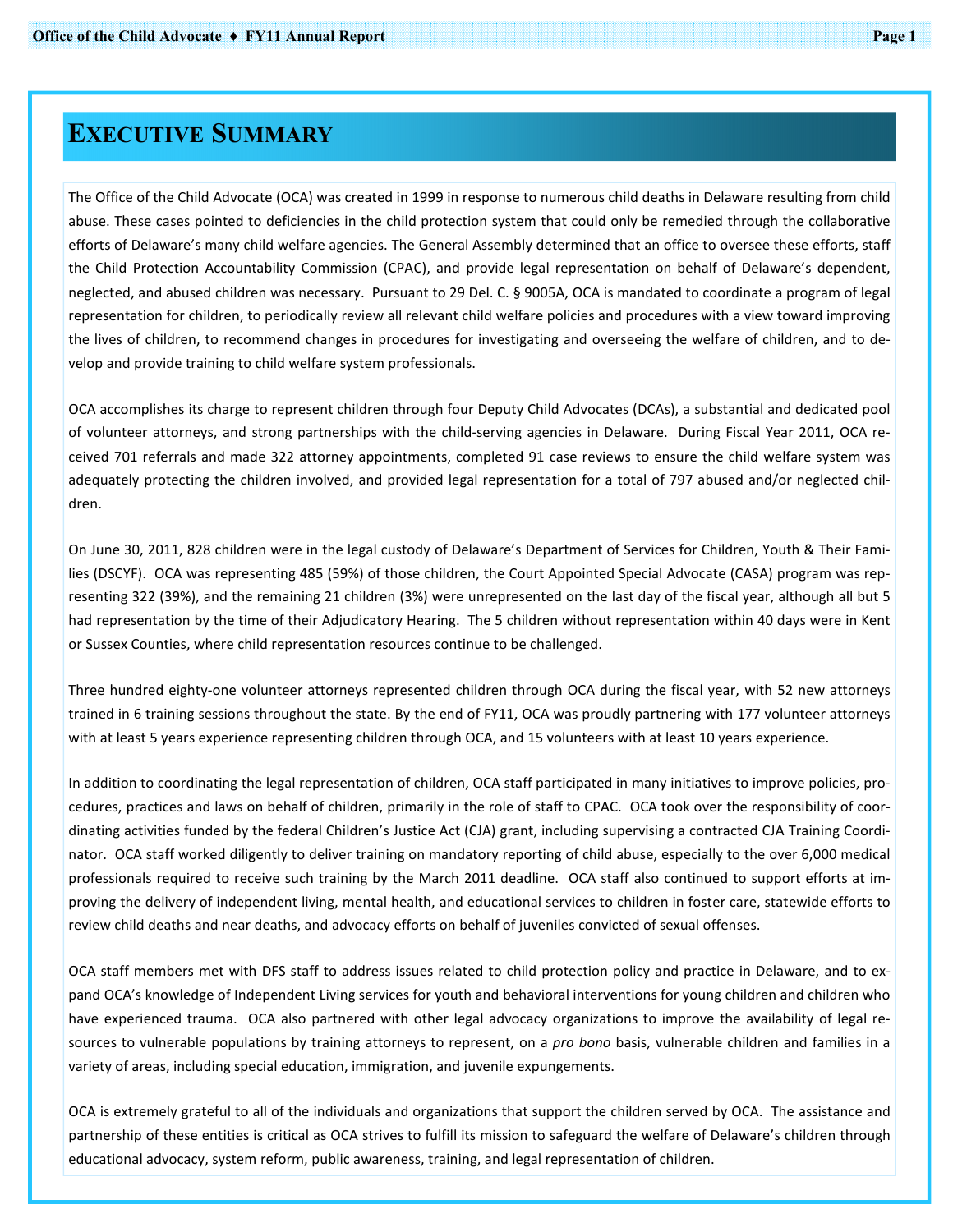## **LEGAL REPRESENTATION**

**Legal Representation** of children is OCA's primary focus. Statutorily required to coordinate a program of legal representation on behalf of children, OCA utilizes 4 full-time Deputy Child Advocates and about 370 volunteer attorneys, and also partners with the Court Appointed Special Advocate (CASA) Program, to represent the best interests of dependent, neglected, and abused children statewide.

#### **OCA's Volunteer Attorneys**

Three hundred eighty-one volunteer attorneys actively represented children during FY11, and 45 were new volunteers taking their first case. OCA trained 52 new attorneys during 6 training sessions in FY11, while a number of veteran volunteers also attended these trainings to refresh their understanding of their role as an attorney guardian *ad litem* and to learn about updates to the child protection system. By the end of FY11, OCA boasted a roster of 177 attorneys with at least 5 years of experience representing children for OCA. Furthermore, some of OCA's very first volunteer attorneys celebrated their 10 year anniversary with OCA in FY11; at the end of the fiscal year, 15 attorneys were volunteering for OCA with 10 years of experience under their belts.

OCA also participated in the Delaware State Bar Association's new Pro Bono Luncheon Series during FY11, recruiting volunteers by speaking at various law firms in the community about OCA's pro bono opportunities, along with other public interest legal programs in Delaware.

Collectively, volunteer attorneys donated over 3,030 hours of their time to cases that closed in FY11. OCA staff spent nearly 1,350 hours training and supporting volunteer attorneys in FY11.

#### **Child Representation Statistics**

During the course of FY11, OCA provided legal representation to 797 children statewide, most of whom were in the legal custody of DSCYF. OCA received 701 referrals and made 322 new appointments in FY11.

Of the 322 new appointments made in FY11, 17 (5%) were for children who were the subject of parent custody disputes, 13 (4%) were for children involved in private dependency/neglect proceedings, and 286 (89%) were for children in the legal custody of DSCYF. The remaining 6 appointments were for youth who turned 18 and aged out of foster care, but for whom the Family Court extended its jurisdiction, and re-appointed the youths' attorney guardians *ad litem* to continue to represent their interests. The Extended Jurisdiction statute, which allows the Family Court to extend its jurisdiction over youth in DSCYF custody at the time they turn 18 in order to ensure the youth are receiving appropriate Independent Living (IL) services, took effect in FY11, and the first youth were able to take advantage of it. A total of 10 youth had Family Court's jurisdiction over them extended in FY11.

The bulk of new cases to which OCA attorneys were appointed in FY11 were in New Castle County (58%). Most of those cases were handled by volunteer attorneys (93%), with the remaining 7% being handled by DCAs. In contrast, DCAs handled 60% of the new appointments in Sussex County, and 55% of new appointments in Kent County. Overall, 25% of OCA's new appointments in FY11 were for Kent County, and 16% were for Sussex (Chart 1). DCAs and their support staff spent over 8,330 hours on the representation of children in FY 11.

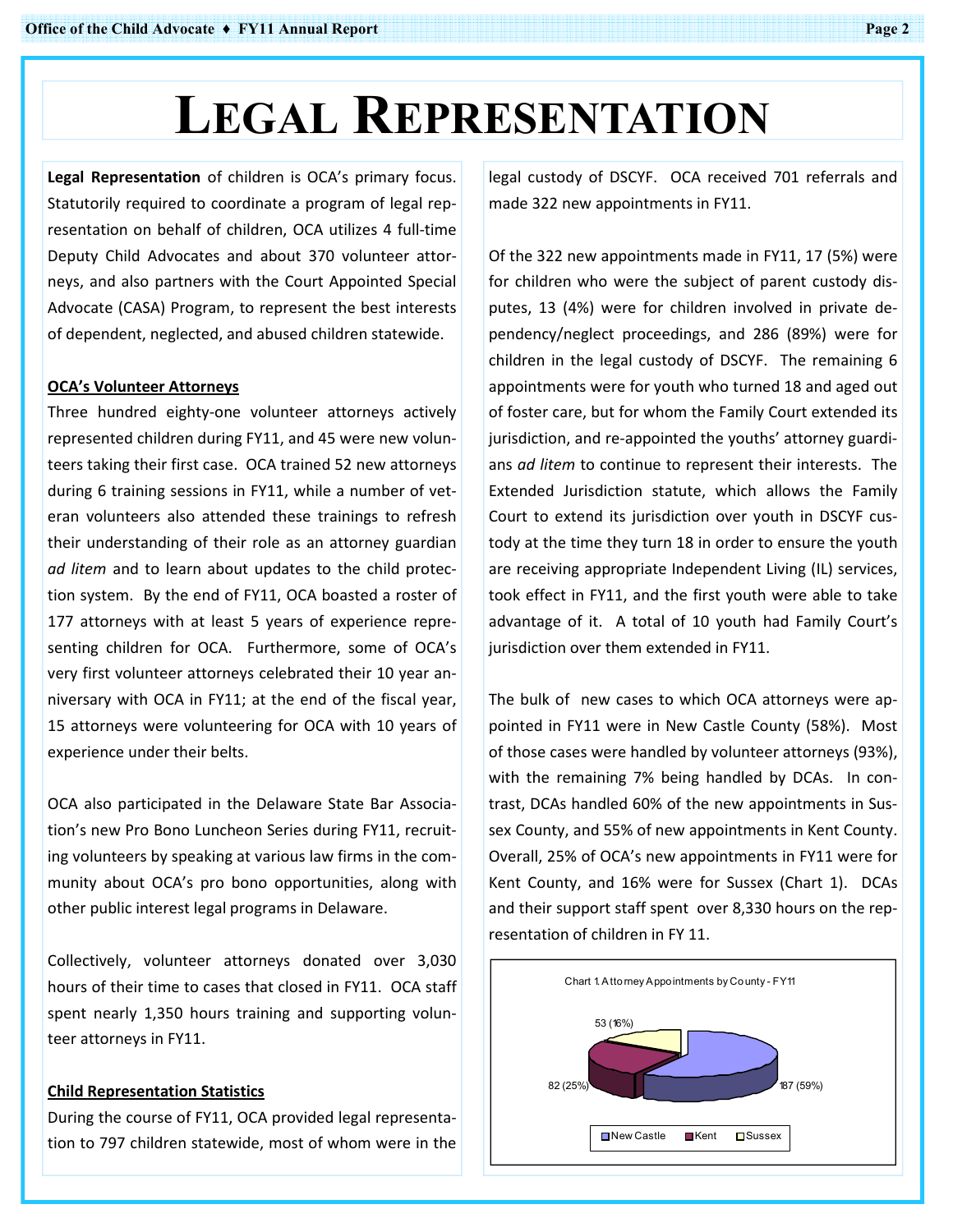## **LEGAL REPRESENTATION**

Two hundred seventy-six OCA cases concluded in FY11. Of those, 13 were private cases involving dependency or neglect of children, and 5 were parent custody disputes. One was a case where, although the youth turned 18 and aged out of foster care, the court retained extended jurisdiction over the youth, and OCA's involvement continued until the youth decided to end the court's oversight. The remaining cases involved children in the custody of DSCYF, and those cases closed with a variety of outcomes (see Chart 2).



At the end of FY11, OCA was actively representing 529 children. The majority, 485, were in the legal custody of DSCYF. Another 20 were the subject of dependency/ neglect proceedings, while 19 were the subject of parent custody proceedings. Five youth were receiving IL services and were having those services overseen by their attorney GAL and the Family Court by way of extended jurisdiction.

By the end of FY11, 385 referrals had been made to OCA to which attorneys were not appointed. Ninety-one of those referrals resulted in case reviews to ensure the child welfare system was adequately protecting the children involved and appropriately responding to the needs of those children and their families. Two hundred sixteen of those referrals resulted in child representation through the CASA Program, while another 35 were resolved before an attorney or a CASA could be appointed. Thirty-seven referrals had no apparent dependency, neglect, or abuse

issues and therefore there was no role for OCA. Seven cases were still pending disposition at the close of the fiscal year. In FY11, OCA staff spent over 470 hours handling referrals and reviewing cases.

OCA worked closely with the CASA Program throughout FY11 to ensure that all children in DSCYF custody received legal representation. On June 30, 2011, 828 children were in DSCYF custody, a 9% increase from the prior fiscal year. OCA was representing 485 (59%) of those children, CASA was representing 322 (39%), and the remaining 21 children (3%) were unrepresented on the last day of the fiscal year. All but 5 of the children who were unrepresented at the end of the fiscal year received representation by their Adjudicatory Hearing. The 5 children who were not represented by the Adjudicatory Hearing were in Kent or Sussex Counties, where child representation resources continue to be challenged.

#### Law Firms That Hosted OCA Trainings and/or Pro Bono Luncheons in FY11:

Connolly Bove Lodge & Hutz LLP Morris James LLP Morris Nichols Arsht & Tunnell LLP Potter Anderson & Corroon LLP Richards, Layton & Finger, P.A. Young Conaway Stargatt & Taylor LLP

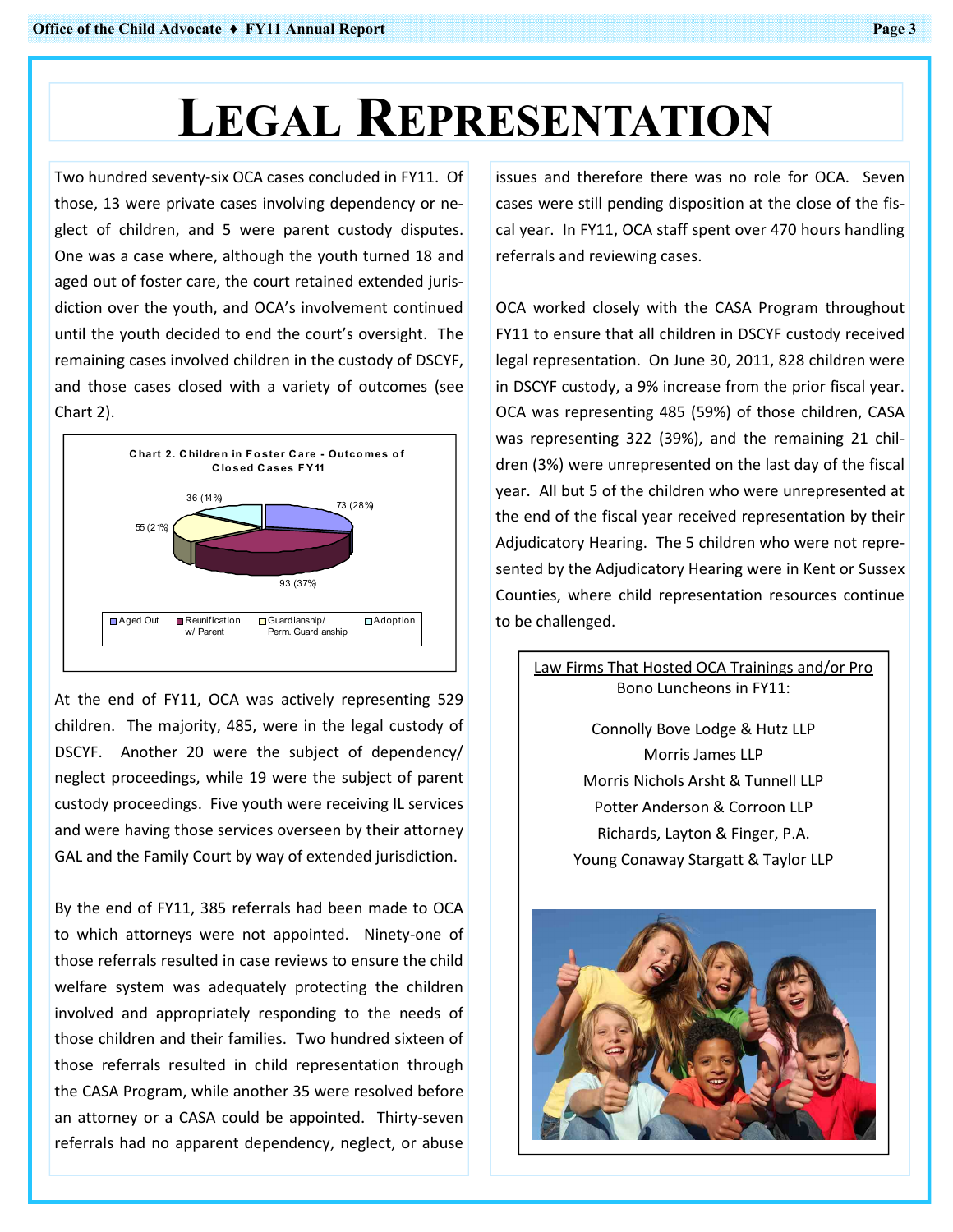## **CHILD WELFARE POLICY**

**Child Welfare Policy** is another area in which OCA acts to strengthen children and families and the system that serves them. OCA is mandated, pursuant to 29 Del. C. § 9005A(2), to periodically review child welfare policies and procedures with a view toward expanding the rights of children. OCA is also to recommend changes in procedures for investigating and overseeing the welfare of children, and to develop and provide training to child welfare system professionals. 29 Del. C. § 9005A(4), (9). OCA staff spent over 420 hours on efforts involving child protection policy and procedure in FY11, and another 625 hours on such efforts while fulfilling their duties as staff to CPAC.

In its role as staff to CPAC, in FY11 OCA contracted with DSCYF to administer the federal Children's Justice Act (CJA) grant funds and to coordinate the activities funded by the grant. One such funding activity was the hiring of a contracted CJA Training Coordinator, who would be responsible for coordinating and implementing all CPAC trainings related to the CJA funds, and would also serve as additional support staff to CPAC,



agreed that it would be more efficient for OCA to receive the grant directly. OCA and DFS staff met to discuss the transition, and OCA staff began preparing to administer OCA's first federal grant. OCA expects to begin receiving grant funds in FY12.

Also as staff to CPAC, OCA's Program Administrator and the CJA Training Coordinator worked with child welfare system partners throughout FY11 to train numerous members of the community on child abuse recognition and mandatory reporting obligations. Among those trained were day care providers, teachers, school nurses, substance abuse counselors, and medical professionals.

> Notably, pursuant to legislation passed in FY10, all licensees of the Delaware Board of Medical Licensure and Discipline were required to undergo training on mandatory reporting of child abuse. CPAC's training module was selected as the approved training for these practitioners, and was made available online as well as through on-site training opportunities, including one 4-hour long summit, held in Feb-

under OCA's supervision. OCA solicited applicants for the position and completed a preliminary round of interviews. After narrowing the applicant pool to the most qualified applicants, a multi-disciplinary team of child welfare professionals interviewed the candidates and selected Jessica Begley as the CJA Training Coordinator to carry out CPAC's training agenda, including the Child First conferences on the forensic interviewing of children and the annual Protecting Delaware's Children conference, a joint effort of CPAC and the Child Death, Near Death & Stillbirth Commission (CDNDSC).

Moreover, OCA, with the support of DFS and CPAC, made the decision to become the direct recipient of the federal CJA funds going forward. DFS has traditionally been the grant recipient, but with OCA now coordinating the grant projects, as well as overseeing the CJA Training Coordinator position, all partners ruary, to which medical professionals and others in the community were invited. By the March 31, 2011 deadline, some 6,000 doctors nationwide completed the training via OCA's website, on-site training coordinated by OCA, or the summit.

A high priority for Delaware's child welfare system partners in FY11 was the exploration of a new risk assessment tool to better identify and assess risk to children when evaluating reports of child abuse or neglect. OCA staff were integral to the work of the Risk Assessment Subcommittee, which, after thorough research and discussion, concluded that the Structured Decision Making (SMD) risk assessment model was right for Delaware. OCA staff then participated in a meeting with the Annie E. Casey Foundation, which is interested in helping Delaware analyze its child welfare system and assist with the implementation of SDM and, eventually, a differential response model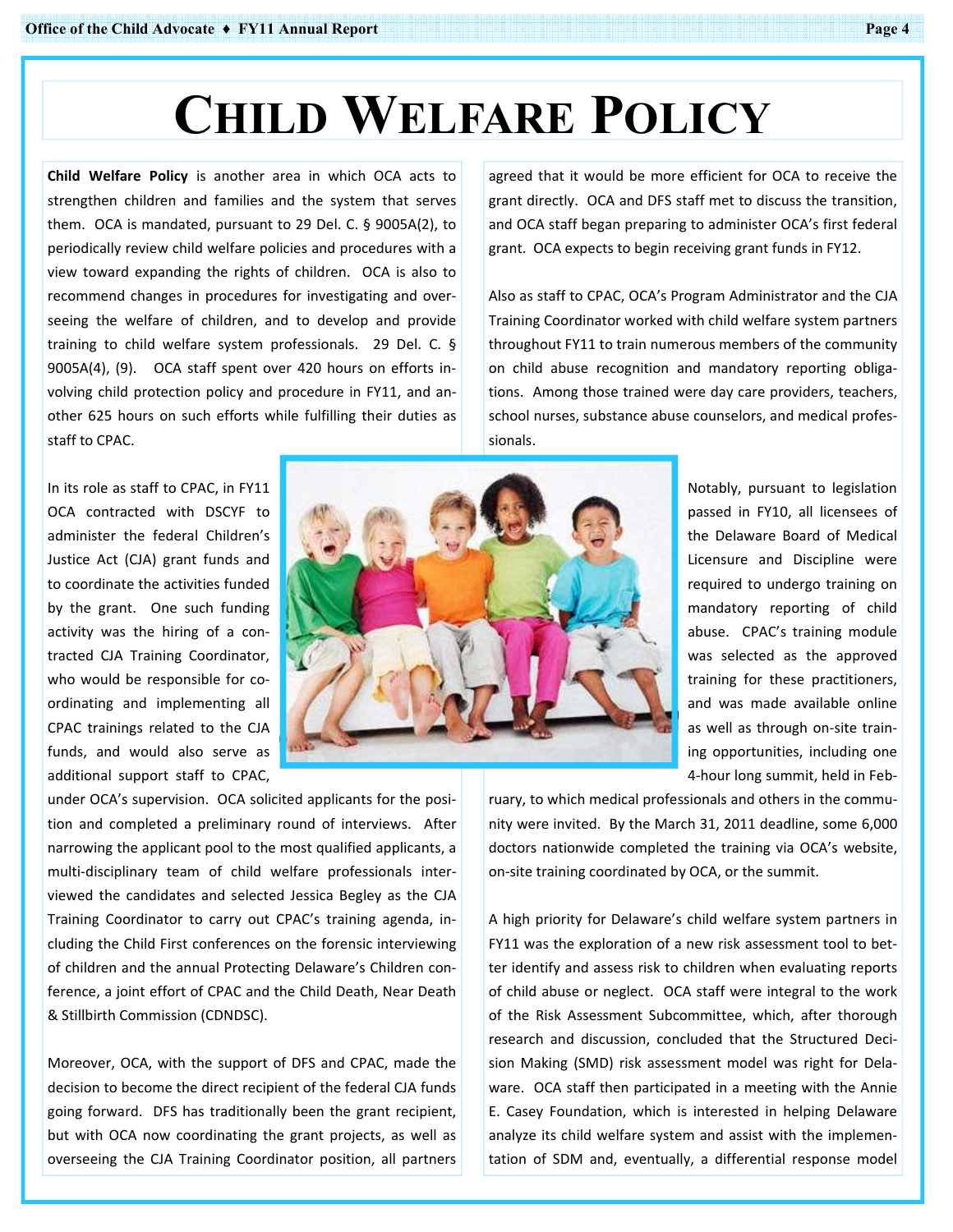# **CHILD WELFARE POLICY**

which will allow certain types of cases to be contracted out to private providers.

Throughout FY11, OCA worked in partnership with Delaware Volunteer Legal Services (DVLS), Community Legal Aid Society, Inc. (CLASI), and the law firm Skadden, Arps, Slate, Meagher & Flom, LLP to train Delaware attorneys in various child welfarerelated areas in which children and families may require advocacy. These areas included helping youth who are at risk of being placed on the Child Protection Registry for abuse of other children; helping youth in getting their juvenile criminal records expunged; obtaining special education services and understanding the rights of children receiving special education services; and helping children and families in domestic violence and/or abuse situations with immigration issues to help ensure their safety. OCA and its partners in the legal community are excited about expanding the resources available to these vulnerable populations and increasing the opportunities to advocate for the rights of these children and families.

OCA also continued to focus on the vulnerable population of youth aging out of foster care by utilizing the Extended Jurisdiction statute that passed in FY10. OCA advocated for the first youth to receive the extended jurisdiction of the Family Court, and several others after that. OCA will continue to utilize this important tool to ensure that youth who age out of foster care receive the independent living services that will help them become healthy, productive adults, and have the necessary supports to thrive on their own.

Another challenge with older youth in foster care is finding appropriate placements to meet their needs. To help address this challenge, OCA participated in a request for proposals to secure additional group housing for difficult youth. OCA staff members also accompanied DSCYF staff on several tours of out-ofstate residential programs for older and difficult youth to assess the extent to which those programs would meet the needs of Delaware's youth.

To expand its own knowledge of child welfare policies and services, OCA invited DFS' Independent Living Coordinator to its offices to discuss the various independent living services available to youth who age out of foster care, and how DFS works with community providers to coordinate and deliver those services. At a second information session, the Division of Prevention and Behavioral Health Services' (PBH) Managed Care System & Early Childhood Administrator talked to OCA staff about various interventions and treatment programs for young children with behavioral issues and children who have experienced trauma. OCA was then able to share this information with its volunteer attorneys, to make sure the children served by OCA receive the highest quality services available to them. In addition to these in-house trainings, OCA staff members continued to meet quarterly with DFS staff to improve multi-disciplinary collaboration and communication on such issues as case decisions, placement issues, training, and system successes and challenges.

In addition to its other policy work, OCA staff participated on various CPAC Subcommittees and other workgroups focused on improving services to children and advocating for children's rights, including CPAC's Education, Risk Assessment, and Mental & Behavioral Health Services to Children in and Adopted Out of Foster Care Subcommittees, CDNDSC's Child Abuse and Neglect (CAN) Panel, the Governor's Steering Committee on the Protection of Children, and the Stand Up For What's Right and Just (SURJ) Juvenile Justice Committee. In addition, OCA performed case reviews on child abuse/neglect cases referred to OCA to ensure the child welfare system was adequately protecting the children involved, and to determine whether there were any breakdowns in the system's response to the needs of those children and their families. OCA continued to enter policy concerns from these case reviews into its Child Protection Policy Concerns database in order to identify trends in Delaware's child protection practice. OCA will continue to use this database to address areas of concern and to provide support for those positions for which it advocates.

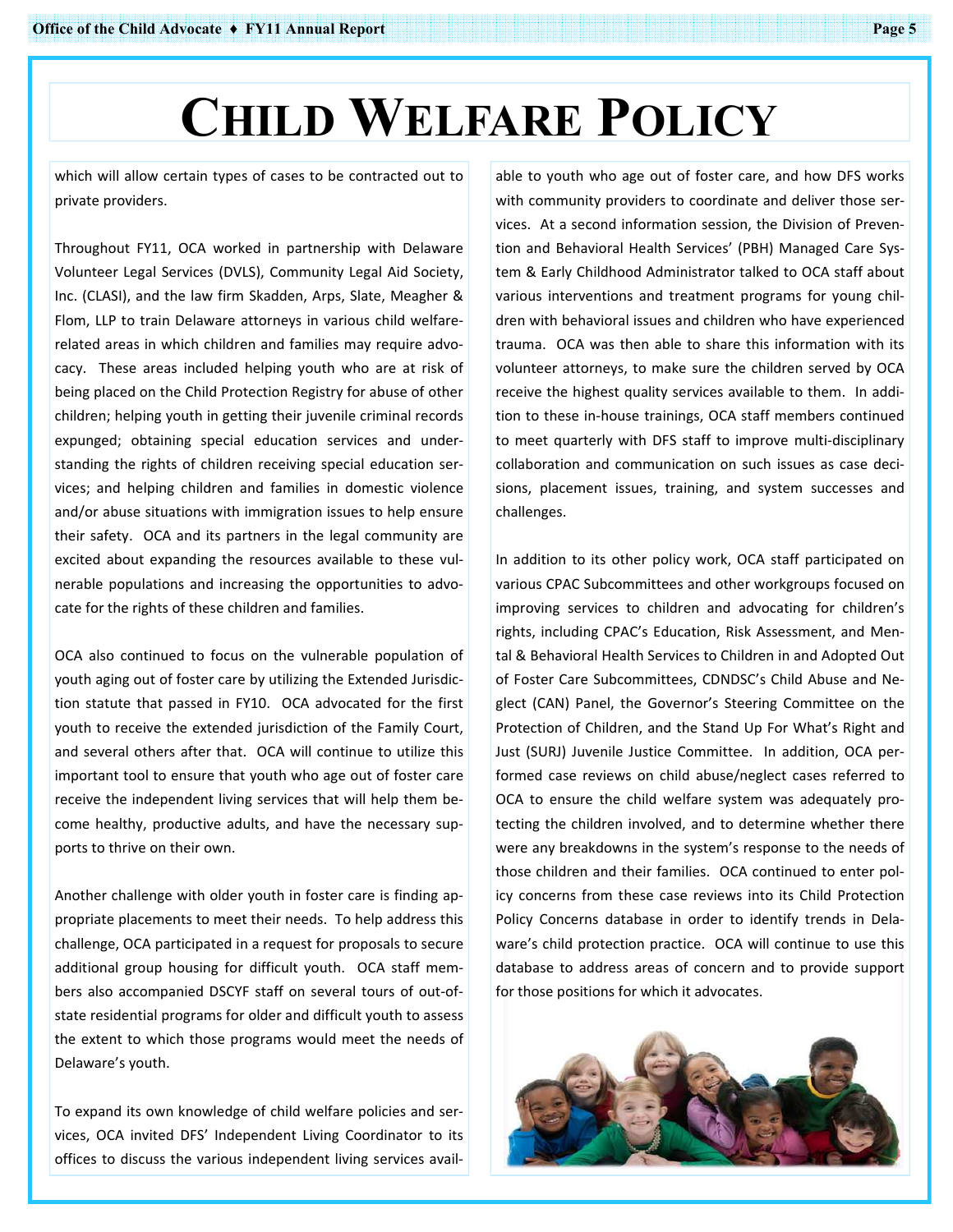### **DONATIONS**

**Donations** to OCA are an important way that OCA helps to build the confidence and character of the children it serves. In FY11, community members again outdid themselves by providing holiday gifts to a record number of OCA's clients, and giving monetary gifts that allowed OCA to provide meaningful and memorable experiences to its clients - experiences that other children often take for granted but that children in foster care are rarely able to enjoy.

Many of OCA's clients were "adopted" and provided with an abundance of thoughtful gifts during the FY11 holiday season by organizations such as the 9th Airlift Squadron of the Dover Air Force Base, the Christiana Rotary Club, the Crossroads Presbyterian Church, and the Eastpoint Community Church. Members of these organizations rallied to collect thoughtful, individualized gifts from the wish lists of these children, and 230 of OCA's clients benefited from the kindness of these organizations. A family from the KMC Girls Gymnastics Team also "adopted" an OCA client, providing him with the new bike he desired, as well as other gifts. All of these donations were a great help to the families caring for OCA's child clients, and enabled these children to enjoy a happier holiday.



OCA staff and friends prepare to deliver holiday gifts to children served by OCA

Delaware's Inns of Court continued their tradition of support to OCA by donating gifts for OCA's clients, as well as making generous monetary contributions. Together, the Bankruptcy, Melson-Arsht, Pro Bono, Rodney, and Terry-Carey Inns donated over \$2,000 to OCA during the FY11 holidays. The Inns of Court have been long-standing supporters of OCA's quest to make the holidays a special time for its child clients, and have now expanded their reach with these monetary gifts, which enable OCA to provide special opportunities and memories for children throughout the year, and not just during the holidays.

In addition, the Middletown Rotary Club invited OCA to speak about its work at one of the Club's meetings, and chose to donate \$1,000 for OCA to use to continue providing its clients with the life experiences all children should be able to enjoy.

During FY11, OCA used the generous monetary donations from community members to help several children take advantage of extraordinary opportunities. Donated funds were used to contribute to the expenses of a high school student who had the opportunity to travel to Italy with her school's marching band. OCA was also able to help fund a summer Air Force Academy Preparatory and Leadership Camp in Colorado for a young woman interested in pursuing a career with the Air Force after graduating from high school. Another high school student was able to attend an overnight competition in Wildwood, NJ, with the school's Color Guard and Indoor team. OCA was also able to pay registration fees for little league teams and summer camps. These are but a few examples of how these funds were used.

OCA is extremely grateful to the organizations that make it possible to continue providing Delaware's most vulnerable youth with experiences such as these, and looks forward to creating more memories for more youth in the years to come.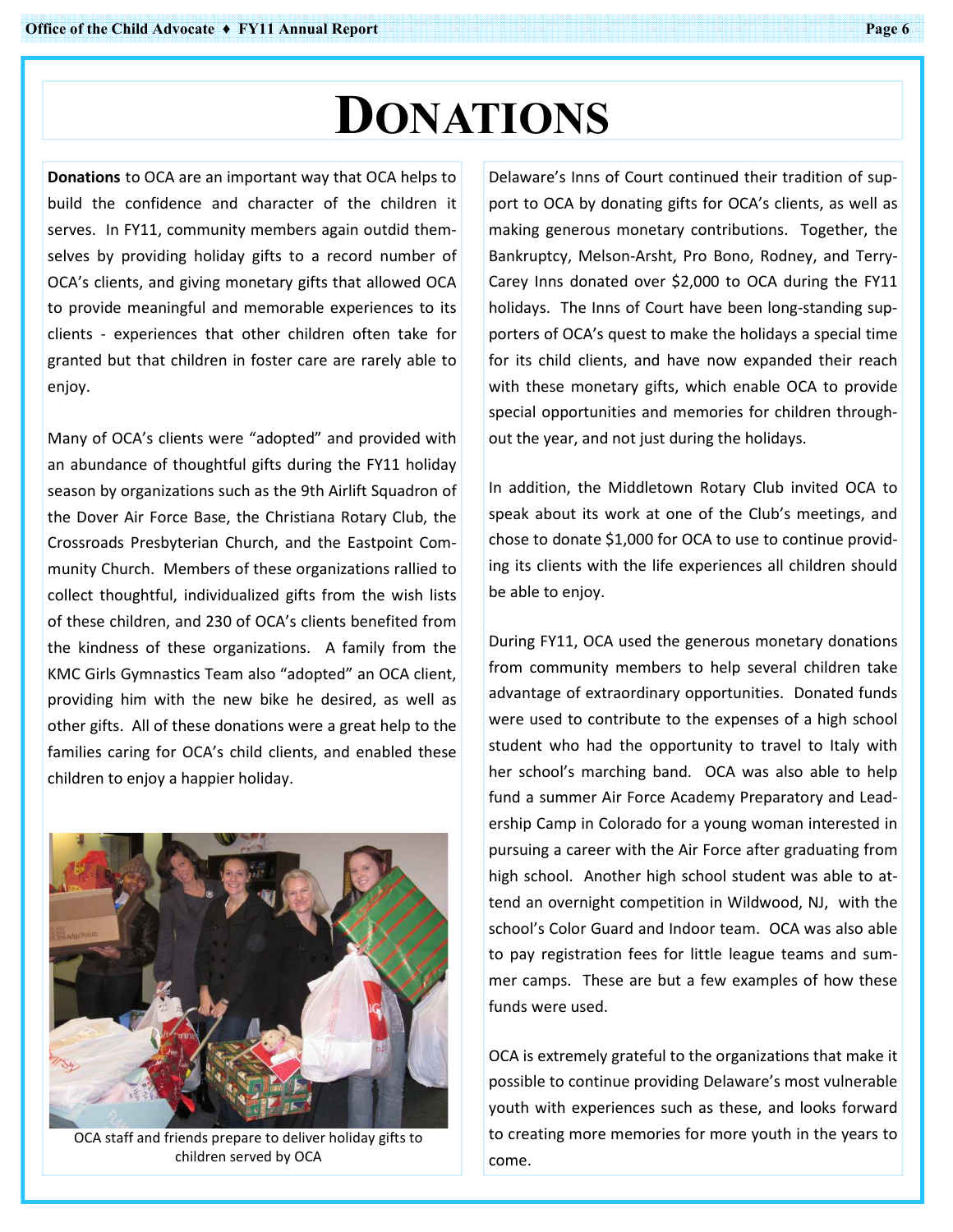Derek Abbott\* Jon Abramczyk\* Barbara Alexander Thomas Allingham, II\* Susan Ament\* Jeremy Anderson John Andrade\* Michael Arrington\* Christine Azar John Balaguer\* Jennifer Veet Barrett Matthew Bartkowski Jennifer Becnel-Guzzo\* Michael Bednash\* Sean Bellew Michelle Berkeley-Ayres A. Dean Betts, Jr. David Bever Shakuntla Bhaya\*\* David Bilson **Travis Bliss** Danielle Blount Megan Bombick Michael Bonkowski\* Arthur Bookout Courtney Bookout Mary Boudart\*\* Curtis Bounds<sup>\*\*</sup> Jennifer Brady\* John F. Brady\* Sean Brennecke Lori Brewington Allyson Britton Lisa Zwally Brown\* Paul Brown\* **Ryan Browning** Gary Bryde\*\* Michele Sherretta Budicak\* Jennifer Burbine Robert Burns **Emily Burton** Nicholas Caggiano, Jr. \* Justin Callaway Shannon Carmean Richard Carroll Meredith Carter Megan Ward Cascio\* Denis Casey\* Eileen Caulfield\* Shae Chasanov William Chipman, Jr.\* Jimmy Chong Joseph Christensen Daniel Ciarrocki Joseph Cicero\* Ryan Cicoski Lauren Cirrincione Delia Clark John A. Clark, III Miranda Clifton<sup>®</sup> C. Malcolm Cochran, IV\* Jacqueline Cohen Cynthia S. Collins\* Kevin Collins Patrick Collins\* Bernard Conaway\* Kelly Conlan Amy Coogan **Todd Coomes** Jason Cornell Keysha Council Victoria Counihan\* Santosh Coutinho Kristen Cramer **Brian Crawford** Tamika Crawl-Bev Laurence Cronin

Donna Culver\* Brian Cunningham Edward Curley\* Michael Custer Rachelle Cutrona Brock Czeschin\* James Dalle Pazze\* Bart Dalton\* **Steven Daniels** Catherine Dearlove Kim DeBonte\* Christine Demsey\*\* John X. Denney, Jr.\* Mark Desgrosseilliers Sarah DiLuzio\* Leslie Case DiPietro Nicole DiSalvo\* **Jill DiSciullo\*** Kevin Dobson **Anthony Dohring** Sean Dolan\* Melissa Donimirski Keith Donovan John T. Dorsey\* Meghan Dougherty Shawn Dougherty\*\* Thomas Driscoll\* James Drnec<sup>\*</sup> **Timothy Dudderar** Mary Dugan\* Bradley Eaby\* Edward Eaton\* Craig Eliassen\* John Ellis John Engel Margaret England\* Kenneth Enos\* David Facciolo Sherry Fallon\* Erin Fav Julie Finocchiaro Erin Fitzgerald Matthew Fogg\* Angela Fowler Ryan Frampton Robin Freeman **Stuart Fullerton** David Gagne Sean Gambogi Catherine Gaul\* Frances Gauthier\* Kathleen Geiger Kelly Dunn Gelof\* Melanie George\* Glynis Gibson\* Andrew Golian Andrew Gonser\* William Gonser, Jr.\* Todd Goodman\* Nancy Gorman Thomas Gorman **Ashley Gorodetzer** Brian Gottesman\* Erik Grandell William Green, Jr. Elissa Greenberg Reneta Green-Streett Daniel Griffith Christopher Griffiths Thomas Grimm\* Geoffrey Grivner Karen Grivner Jillian Grob Jerome Grossman\* Mark Gundersen\* Stephanie Habelow

#### Gerald Hager\* Patricia Hall Thomas Hanson, Jr.\* John G. Harris Edwin Harron\* Matthew Harvey Natalie Haskins<sup>®</sup> Susan Hauske\*\* Kevin Healv\* **Christian Heesters** Leslie Heilman\* Randolph K. Herndon, Jr. James Higgins Michelle Higgins Adam Hiller Eliza Hirst Michael Hoffman Victoria Hoffman Suzanne Hill Holly\* Melissa Hopkins Thomas Horan\* Eric Howard<sup>®</sup> Xiaojuan Huang Kelley Huff Amy Huffman David Hutt\* Diane Ibrahim\* Michael Isaacs\*\* Jennifer Jauffret\* David Jenkins\* Kathleen Jennings\* Clay Jester\* Erika Johnson Dawn Jones\* Lynn D. Jones Cory Kandestin Christine Kane Matthew Kaplan Jennifer Karpe Brian Kasprzak\* Lee Kaufman Lynn Kelly\* Felice Kerr\* Eleanor Kiesel\* Carla Kingery Julia Klein Gretchen Knight\*\* Nicholas Kondraschow Edward Kosmowski\* Nicholas Krayer Carl Kunz, III\* Danielle Kuzminski Gregory Ladner\* William Lafferty\* Kathryn Laffey' James Landon Karen Lantz Tara Lattomus\* Kimberly Lawson\* Lewis Lazarus\* Abigail LeGrow James Lennon\* Timothy Lennon James Levine Neal Levitsky\* Elizabeth Lewis\* Paul Lockwood **Gaston Loomis Richard Lyle** Sean Lynn Andrea Malinowski Kevin Mangan Margaret Manning Erin Mariani\* Michelle Marino\* Timothy Martin\* William Martin

Fiscal Year 2011 **OCA Pro Bono Honor Roll** 

> Dennis Mason TI\* Regina Matozzo Michael Maxwell Brenda Mayrack David McBride\* Garvan McDaniel\* Michael McDermott\* Thomas McDonough Matthew McGuire\* John McLaughlin, Jr.\* Marci McNair Carolyn McNeice\* Bruce McNew<sup>\*</sup> Rakesh Mehta Pamela Meitner Jennifer Mensinger\* Tanisha Merced Tammy Mercer James Merkins Christopher Messa Shari Milewski Stephen Milewski\* Kathleen Miller **Tiphanie Miller** Cynthia Moh Eric Monzo Sharon Morgan\* Stephen Morrow **Justin Morse** Gene Morton Kathleen Murphy Katherine Neikirk\* Michael Nestor **Ryan Newell** Maria Newill Maryellen Noreika\*\* Joshua Novak Amy O'Dell\* Elizabeth Olsen\* Jonathan O'Neill\* Susan Over\* Marla Palmer Maria Panichelli Pamela Park Jenness Parker\* Titania Mack Parker **Scott Perkins** Adam Perza<sup>\*</sup> **Marc Phillips** Sarah Pierce Tanya Pino\* Shana Pinter Mary Ann Plankinton\* Pamela Politis Karen Poppel Susan Poppiti\* Ciro Poppiti, III Thomas Preston\* Cynthia Pruitt Amy Quinlan Andrew Rahaim\* Leigh-Anne Raport Joseph Raskauskas Jillian Remming Richard Renck<sup>\*</sup> Andrew Rennick Sheldon Rennie\* Dana Reynolds Joseph Rhoades\*\* Linda Richenderfer\* Matthew Rifino David Ripsom\* Donald Roberts Sarah Roberts Andrea Rodgers Bruce Rogers\* Brian Rostocki

Michael Rushe Helena Rychlicki Morgan Sack Tamara Sampson\* R. Judson Scaggs Jr. Lisa Schmidt Jack Schreppler\* W. Wade W. Scott Dana Severance Chad Shandler James Sharp Thomas Shellenberger\*\* **Brian Shirey** James Shomper Tiffany Shrenk Jackson Shrum Sophia Siddiqui Deborah Spivack Leslie Spoltore\* Matthew Stachel Lisa Stark\* Kristopher Starr Amanda Steele Chad Stover Frederick Strickland William Sudell, Jr.\* Renee Suglia\* Karen Sullivan\* John J. Sullivan, Jr.\* Kara Swasey Scott Swenson\* Harry Tashjian, IV Gregory Taylor\* Laura Beth Taylor John H. Taylor, III\* David Teklits\* Marisa Terranova Mary Thomas Catherine Thompson\* Christina Thompson Seth Thompson\* Sara Toner **Bryan Townsend** Gary Traynor Anna Martina Tyreus Patricia Uhlenbrock<sup>\*</sup> William Ulrich Patrick Vanderslice\* Karen Vicks\* Matthew Vigunas Charles Vincent Jarrett Vine Kristi Vitola Nicole Walker\* Megan Rush Walstrom\* Matthew Ward Robert Weber<sup>\*</sup> Michael Weidinger\* Elizabeth Julian Weinig\* Benjamin C. Wetzel, III **Holly Whitney** Patricia Widdoss\* Chandra Williams David Williams\* Gregory Williams\* Brian Williamson Evan Williford\* Josiah Wolcott Natalie Wolf\* Rebecca Workman Christian Wright\* Davis Wright\* Daniel Young

Shauna Hagan\*